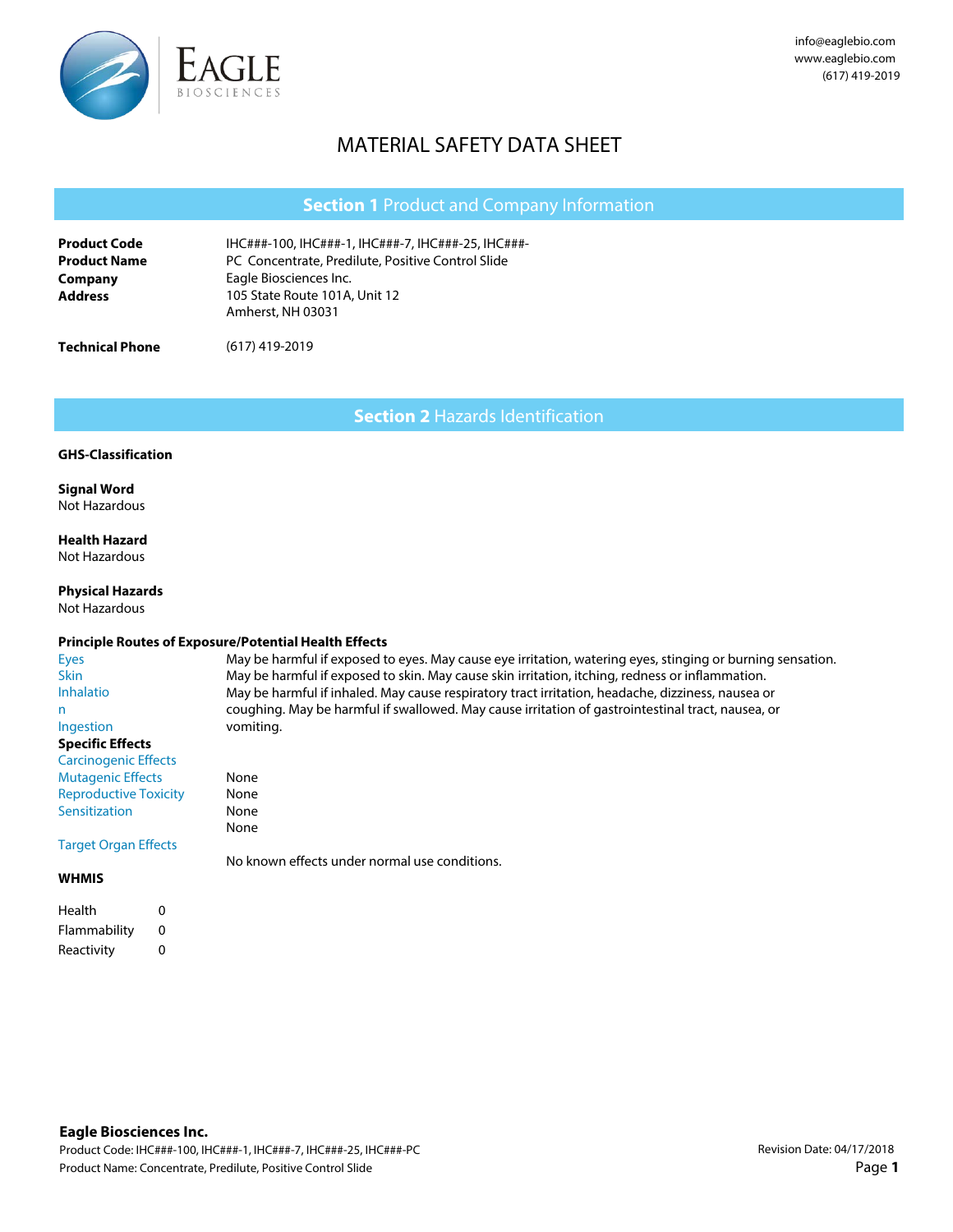

# **Section 3** Composition/Information on Ingredient

The product contains no substances which at their given concentration, are considered to be hazardous to health. We recommend handling all chemicals with caution.

## **Section 4** First Aid Measures

| <b>Eye Contact</b>  | Rinse thoroughly with plenty of water for at least 15 minutes and consult a physician.                        |
|---------------------|---------------------------------------------------------------------------------------------------------------|
| <b>Skin Contact</b> | Wash off with soap and plenty of water. Consult a physician.                                                  |
| <b>Inhalation</b>   | If breathed in, move person into fresh air. If not breathing give artificial respiration Consult a physician. |
| Ingestion           | Never give anything by mouth to an unconscious person. Rinse mouth with water. Consult a physician.           |

# **Section 5** Fire Fighting Measures

| Use water spray, alcohol- resistant foam, dry chemical or carbon dioxide.<br>Suitable Extinguishing<br>Media |                                                                                                        |  |  |
|--------------------------------------------------------------------------------------------------------------|--------------------------------------------------------------------------------------------------------|--|--|
| <b>Special Protective</b>                                                                                    | Wear self-contained breathing apparatus and protective clothing to prevent contact with eyes and skin. |  |  |
| <b>Equipment for Fire-fighters</b>                                                                           |                                                                                                        |  |  |
| <b>Unusual Fire and</b>                                                                                      | N/A                                                                                                    |  |  |
| <b>Explosions Hazard(s)</b>                                                                                  | N/A                                                                                                    |  |  |
| <b>Flash Point</b>                                                                                           | N/A                                                                                                    |  |  |
| <b>Autoignition Temp</b>                                                                                     | N/A                                                                                                    |  |  |
| <b>Flammability</b>                                                                                          | N/A                                                                                                    |  |  |

## **Section 6** Accidental Release Measures

| <b>Personal Precautions</b>         | Exercise appropriate precautions to minimize direct contact with skin or eyes and prevent inhalation of vapors.<br>Wear disposable coveralls and discard them after use. |
|-------------------------------------|--------------------------------------------------------------------------------------------------------------------------------------------------------------------------|
| <b>Methods for Cleaning-up</b>      | Soak up with inert absorbing materials and place in a closed container for disposal. Ventilate area and wash spill site<br>after material pickup is complete.            |
| Environmental<br><b>Precautions</b> | Prevent further leakage or spillage if safe to do so. See Section 12 for additional<br>information.                                                                      |

# **Section 7** Handling and Storage

| <b>Handling</b> | Always wear recommended Personal Protective Equipment. Avoid contact with eyes, skin and clothing. Do not |
|-----------------|-----------------------------------------------------------------------------------------------------------|
|                 | ingest. Wash hands thoroughly after use.                                                                  |
| Storage         | Keep cap tightly closed. Keep container in a cool, well-ventilated area.                                  |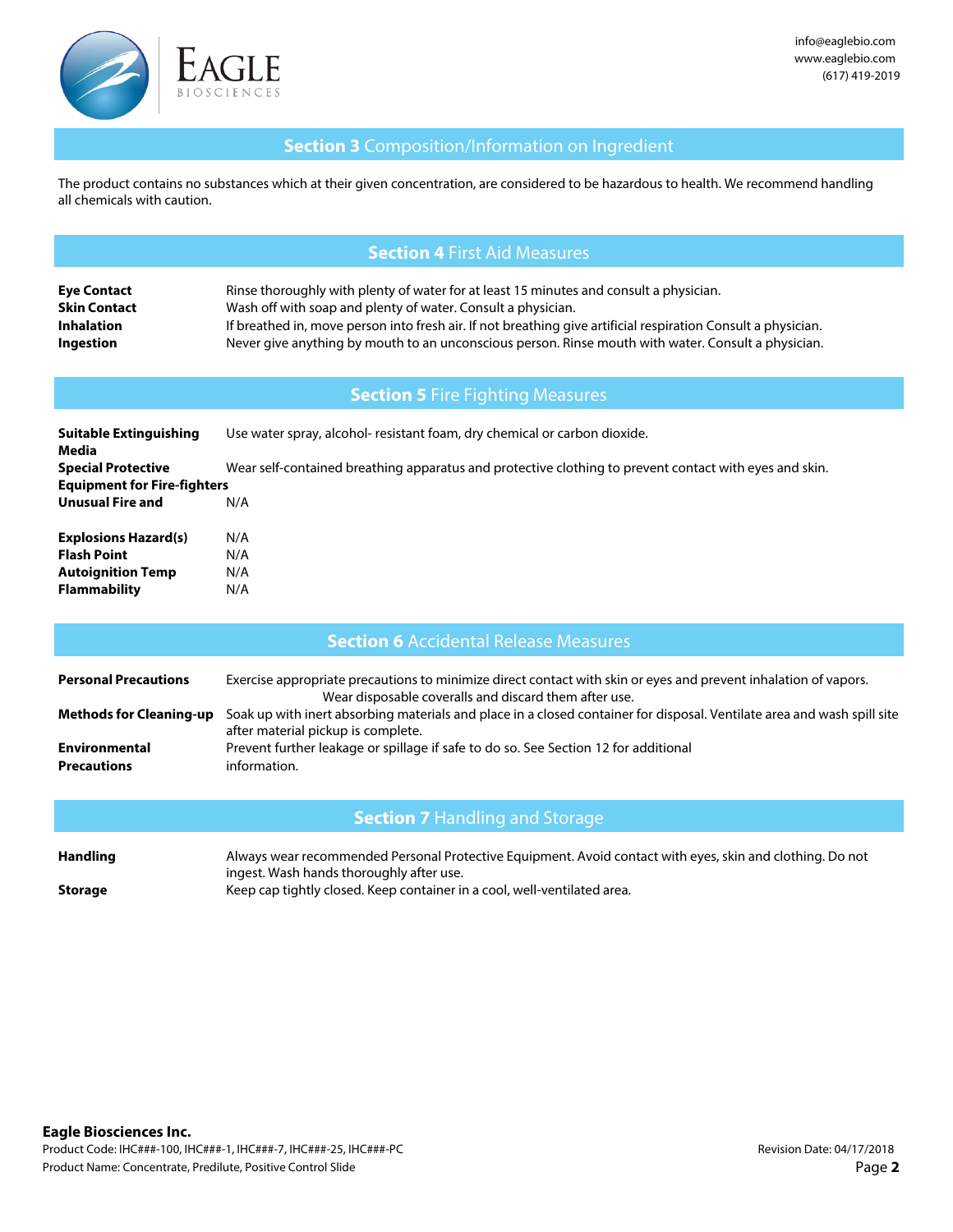

# **Section 8** Exposure Controls/PPE

#### **Exposure Limits**

No known exposure limits.

### **Engineering Measures**

Ensure adequate ventilation, especially in confined areas.

### **Personal Protective Equipment**

Personal Protective Equipment requirements are dependent of the user institution's riskassessment, and are specific to the risk assessment for each laboratory where this material may be used.

| <b>Respiratory Protection</b>   | Wear Suitable respiratory equipment if ventilation is insufficient. |
|---------------------------------|---------------------------------------------------------------------|
| Hand                            | Compatible chemical-resistant gloves.                               |
| Eye                             | Compatible safety goggles.                                          |
| <b>Skin and Body Protection</b> | Lightweight protective clothing.                                    |
| <b>Hygiene Measures</b>         | Handle in accordance with good industrial hygiene and safety        |
|                                 | practice.                                                           |

#### **Environmental Exposure Controls**

No special environmental precautions required.

# **Section 9** Physical and Chemical Properties

### **General Physical**

| <b>Properties Form</b>                                                                                                        | Liquid                                                                                                       |
|-------------------------------------------------------------------------------------------------------------------------------|--------------------------------------------------------------------------------------------------------------|
| Appearance                                                                                                                    | Clear                                                                                                        |
| Odor                                                                                                                          | Odorless                                                                                                     |
| <b>Boiling Point/Range</b>                                                                                                    | No information available                                                                                     |
| <b>Melting Point/Range</b>                                                                                                    | No information available                                                                                     |
| <b>Flash Point</b>                                                                                                            | No information available                                                                                     |
| <b>Auto-ignition Temperature</b>                                                                                              | No information available                                                                                     |
| <b>Oxidizing Properties</b>                                                                                                   | No information available                                                                                     |
| Solubility                                                                                                                    | No information available                                                                                     |
| pH Range                                                                                                                      | No information available                                                                                     |
| <b>Lower explosion Limit</b>                                                                                                  | No information available                                                                                     |
| <b>Upper explosion Limit</b>                                                                                                  | No information available                                                                                     |
| <b>Vapor Pressure</b><br><b>Vapor Density</b><br><b>Specific Gravity</b><br><b>Partition Coefficient</b><br>(n-octanol/water) | No information available<br>No information available<br>No information available<br>No information available |
| Decomposition                                                                                                                 | No information available                                                                                     |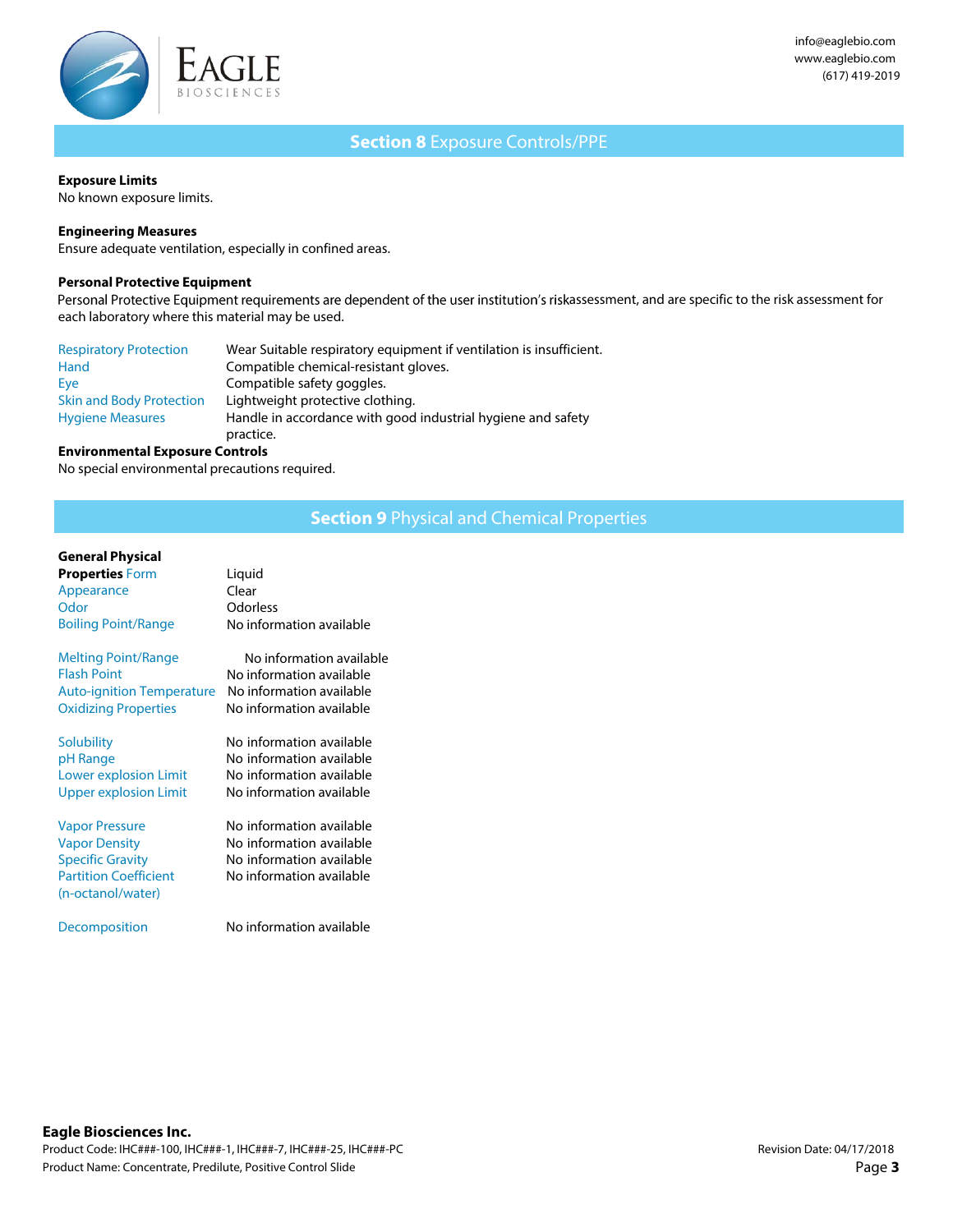

# **Section 10** Stability and Reactivity

#### **General Physical Properties**

**Stability** Materials to Avoid Stable under recommended storage conditions. No information available Hazardous Decomposition No information available Hazardous Polymerization Does not occur

## **Section 11** Toxicological Information

# **Acute Toxicity**

Not Hazardous

### **Principle Route of Exposure/Potential Health Effects**

| Eye                          | No                       | information | available |
|------------------------------|--------------------------|-------------|-----------|
| <b>Skin</b>                  | No                       | information | available |
| <b>Inhalatio</b>             | No                       | information | available |
| n                            | No information available |             |           |
| Ingestion                    |                          |             |           |
| <b>Carcinogenic Effects</b>  | None                     |             |           |
| <b>Mutagenic Effects</b>     | No information available |             |           |
| <b>Reproductive Toxicity</b> | No information available |             |           |
| Sensitization                | No information available |             |           |
|                              |                          |             |           |

Target Organ Effects

No known effects under normal use conditions.

**Section 12** Ecological Information

| <b>Ecotoxicity Effects</b> |  |
|----------------------------|--|
| <b>Mobility</b>            |  |
| <b>Biodegradation</b>      |  |
| <b>Bioaccumulation</b>     |  |
|                            |  |

No information available. No information available. Inherently biodegradable. Does not bioaccumulate.

**Section 13** Disposal Considerations

Dispose of in accordance with local regulations.

**Section 14** Transportation Information

#### **IATA**

Not classified as dangerous under the transport regulations. None None None Proper Shipping Name Hazard Class Subsidiary Class Packing Group

Un-No None